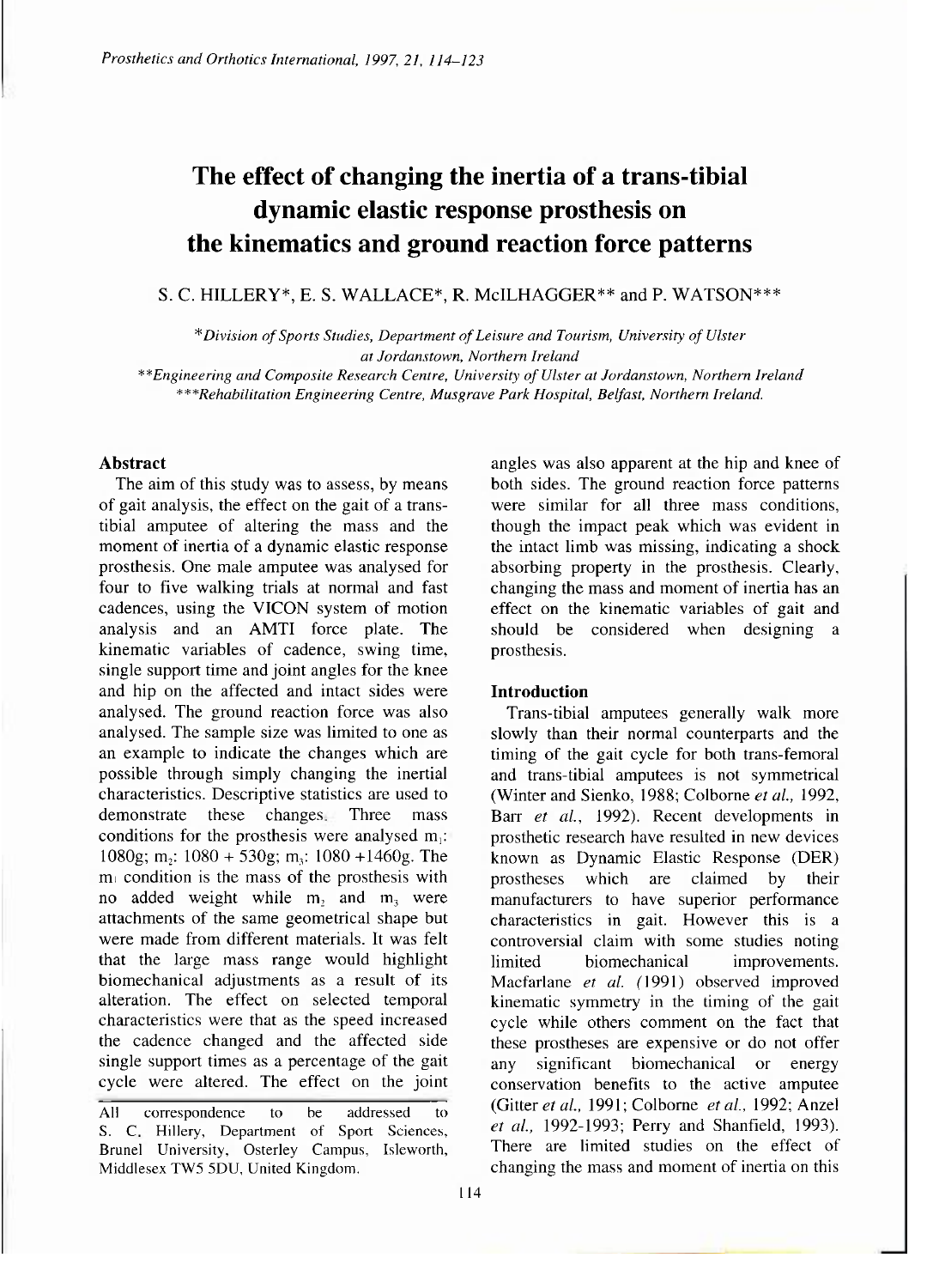type of prosthesis, although it is generally understood that the inertial characteristics of a lower limb prosthesis will affect the gait of the amputee. Simulations on trans-femoral amputee models have indicated that altered inertial characteristics of the prosthesis may affect and contribute to the asymmetries involved in amputee gait (Bach *et al.,* 1993), while biomechanical studies on trans-femoral amputees have indicated that altering the inertial characteristics of the prosthesis will have a significant effect on the gait. This leads to the suggestion that these prostheses should be designed to minimise the distal weighting of the prosthesis (Tashman *et al.,* 1985) with the additional note that simply changing the mass of the prosthesis would not be sufficient to alter the swing period of the shank, rather, the centre of mass must also be moved, with a proximal move resulting in a faster swing in the lower limb. Jans and Bach (1995) advise that in the prescription of trans-tibial (TT) prostheses the inertial characteristics should be considered as the amputees analysed subjectively preferred the lighter mass and walked with increased velocity. In normal cadence walking, the swing phase is basically a passive action due to the pendular effect of the swinging limb but when the cadence is changed then the knee flexors are involved in the flexion of the knee in swing (Gage, 1991). In a study assessing the effect ankle weighting would have on normal subjects, Hale (1990) noted that asymmetrical weighting affected walking with a reduction in the single limb support time, increased swing phase and decreased stance phase for the weighted limb. Inman (1967) observed that trans-tibial amputees need a light prosthesis in early swing, so that with the reduced moment of inertia, the prosthesis could be brought to accelerate into swing easily, but that in late swing, the prosthesis should be heavy and thereby with its increased inertia would increase the acceleration and energy supplied to the system. Research on the affect of changing the inertial characteristics for different cadences is lacking in the literature. This raises the question as to the optimal mass and mass distribution of a prosthesis which may be used for different cadences. The purpose of this investigation was to assess the effect of altering the inertial properties of the prosthesis on the temporal, kinematic and ground reaction force variables of the gait cycle.

# **Methods**

One young male amputee (body mass: 79kg, height: 1.87m, age: 24y) was assessed. An experimental DER prosthesis was fitted to a patellar-tendon-bearing (PTB) socket. This prosthesis allowed for the inertial characteristics of the prosthesis to be altered by adding a weight to the distal foot portion. The original mass of the prosthesis was  $m_1$  1080g. Additional masses of m<sub>2</sub> (530g) and m<sub>3</sub> (1460g) were attached to the prosthesis. They were the same geometrical shape but made from different materials,  $m_2$  was aluminium and  $m_3$  was steel. It was felt that a wide range in the added mass would highlight the biomechanical alterations in the gait of the amputee. The addition of the masses had the effect of moving the centre of the mass of the prosthesis distally from 32.1 cm, to  $33.11$  cm for m<sub>2</sub> and  $39.58$  cm for m<sub>2</sub>. Since the shape of the prosthesis was such that the centre of gravity (CoG) of the prosthesis was located outside of it, the position of the CoG was estimated using the reaction board technique. The moment of inertia of the prosthesis was also altered from  $0.156$ kgm<sup>2</sup> (m.) to 0.245kgm<sup>2</sup> (m<sub>2</sub>) and 0.53 kgm<sup>2</sup> (m<sub>2</sub>). The moment of inertia of the prosthesis wascalculated as follows: the period (T) of the prosthesis was estimated by swinging the prosthesis for 10 periods from an almost frictionless pin at the position of the knee joint axis. One period for each of 10 trials was calculated and the average taken. From this the moment of inertia was calculated from:

# $I = (WhT^2)/(4\pi^2)$

where I is the moment of inertia about the axis of the prosthesis at the knee joint; W is the weight of the prosthesis in air; h is the distance from the centre of mass to the suspension axis and T is the period of 1 oscillation.

The gait analysis on the subject was carried out using a five camera VICON motion analysis system (Oxford Metrics Ltd. Botley, Oxford, UK) and an AMTI force platform linked to an Etherbox data acquisition system and a host computer. The subject walked at each of a selfselected normal and a fast walking cadence along a 12m walkway. The subject was recorded walking through a 0.65m (X:medial/lateral direction) x 2.45m (Y: anterior/posterior direction) x 1.53m (Z: vertical direction) calibrated volume. A single force plate was located in the centre of the calibrated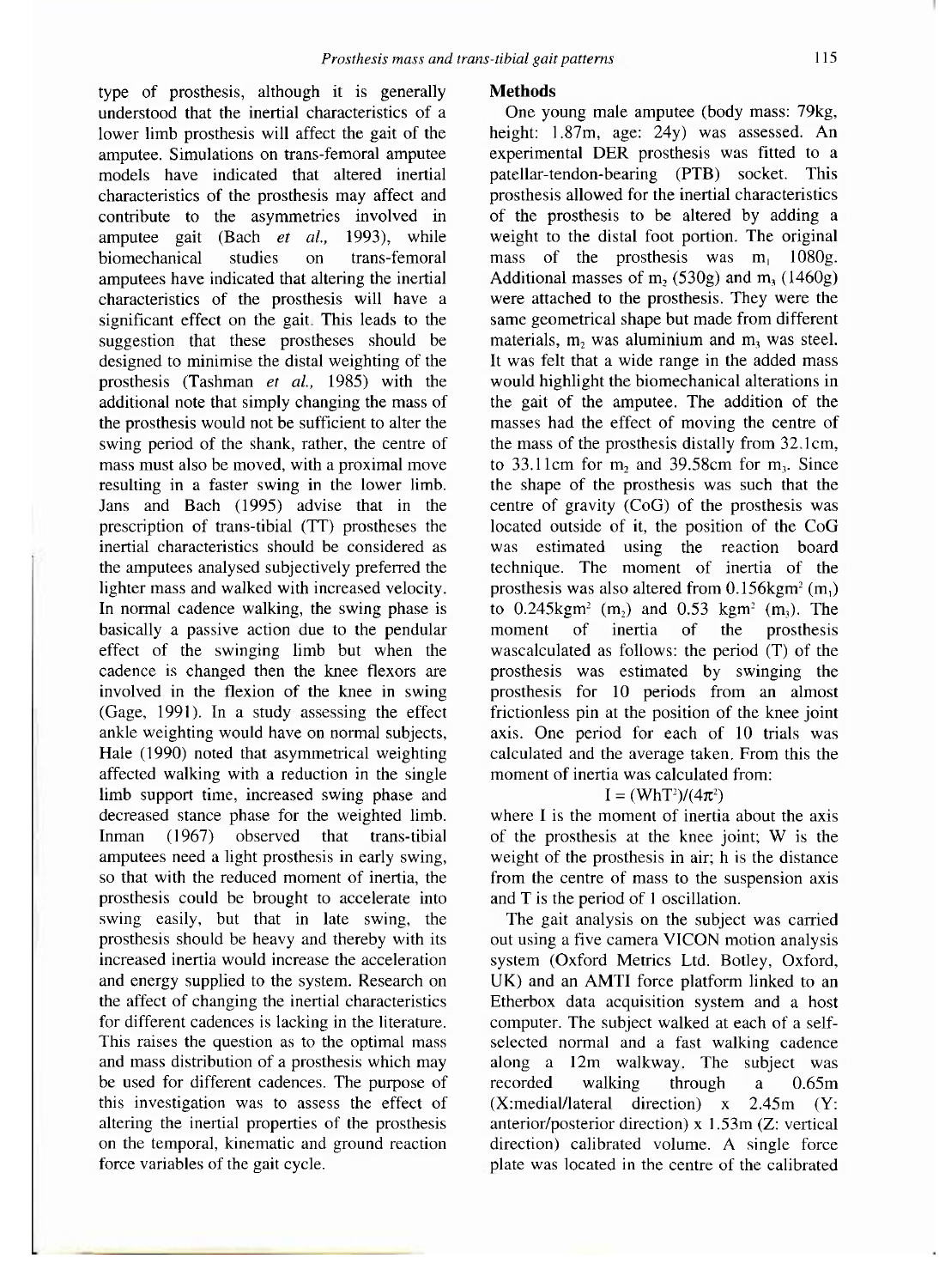volume. A trial was deemed to be successful if the subject's foot landed on the plate without any alterations to the gait pattern. Five trials for the affected and five trials for the intact sides were recorded for both cadences. During testing with  $m<sub>3</sub>$ , fatigue was becoming evident after the collection of 4 trials at fast cadence and testing was terminated. Trials were ensemble averaged to allow comparisons across trials. One stride from heelstrike to the following ipsilateral heelstrike was deemed 100% and the averaging was carried out at the 2% level which has been deemed acceptable for walking trials (Winter, 1987). The subject was allowed 15min to become accustomed to each new mass condition before testing was resumed. The subject was required to wear shorts and reflective markers were placed on the subject's skin on the sacrum, the left and right anterior superior iliac spines, the lateral femoral condyle of the right knee, the right lateral malleolus, the head of the right second metatarsal, along the thigh in line with the greater trochanter and the femoral condyle and on the shank in line with the femoral condyle and the malleolus. On the prosthetic (left) side, markers were placed on the prosthesis lateral to the left femoral condyle, at the estimated position of the malleolus on the lateral distal aspect of the prosthesis, the estimated position of the top of the second metatarsal and along the thigh and shank as for the intact limb. Cadence, stance time, swing time, single support time, joint angles for the

knee and hip on the affected and intact sides and the three components of the ground reaction force were analysed. The subject wore the same shoes for all conditions. The ankle was not assessed as the addition of the weights did not affect the prosthesis kinematics at the ankle.

# **Results**

# *Stride characteristics*

The means and standard deviations, in brackets, for the walking speed, cadence, stride length single-limb support and swing periods are presented in Table 1 for normal and fast walking trials.

Altering the inertial parameters of the prosthesis showed minimal effect on selfselected normal walking cadence. However, cadence at the fast condition was observed to decrease with each increase of mass.

The velocity of the subject over the plate at natural cadence varied with the alteration of the mass, with the velocity increasing as the mass increased, while at the fast cadence the velocity was consistent, with little change across the different mass conditions.

The stride increased for the faster walking condition and also increased as the mass was increased.

Single limb support decreased as the mass increased for the affected limb (left) for both cadences and concurrently, the single limb support for the intact limb increased with the increasing mass on the affected side. Single

Table 1. Speed, cadence, stride length and single support time for the three mass conditions walking at normal and fast cadences

|                                                          | $\mathbf{m}_1$       |                  | m <sub>2</sub>       |                    | $\mathbf{m}_3$     |                    |
|----------------------------------------------------------|----------------------|------------------|----------------------|--------------------|--------------------|--------------------|
|                                                          | Normal<br>$(\sigma)$ | Fast<br>$\alpha$ | Normal<br>$(\sigma)$ | Fast<br>$(\sigma)$ | Normal<br>$\sigma$ | Fast<br>$(\Omega)$ |
| Speed(m/s)                                               | 1.47(0.03)           | 1.86(0.03)       | 1,57(0.04)           | 1.89(0.06)         | 1.61(0.03)         | 1.86(0.04)         |
| Cadence (step/s)                                         | 86.5(0.01)           | 97.1(0.01)       | 87.1 (0.01)          | 96.0(0.02)         | 84.4 (0.02)        | 93.2 (0.01)        |
| Stride length<br>(mm)                                    | 1755(20)             | 1912(33)         | 1811(31)             | 1973(35)           | 1909 (32)          | 2001(35)           |
| Single support<br>$left(% \mathcal{C} \right)$ (% cycle) | 40.49(2.2)           | 39.81 (2.8)      | 41,58(3,1)           | 38.4(2.3)          | 39.62(5.1)         | 37.84(3.9)         |
| Single support<br>right (% cycle)                        | 39.87(2.6)           | 41.6(2.6)        | 41.35(2.3)           | 40.83(3.1)         | 42.04(1.5)         | 41,19(5,2)         |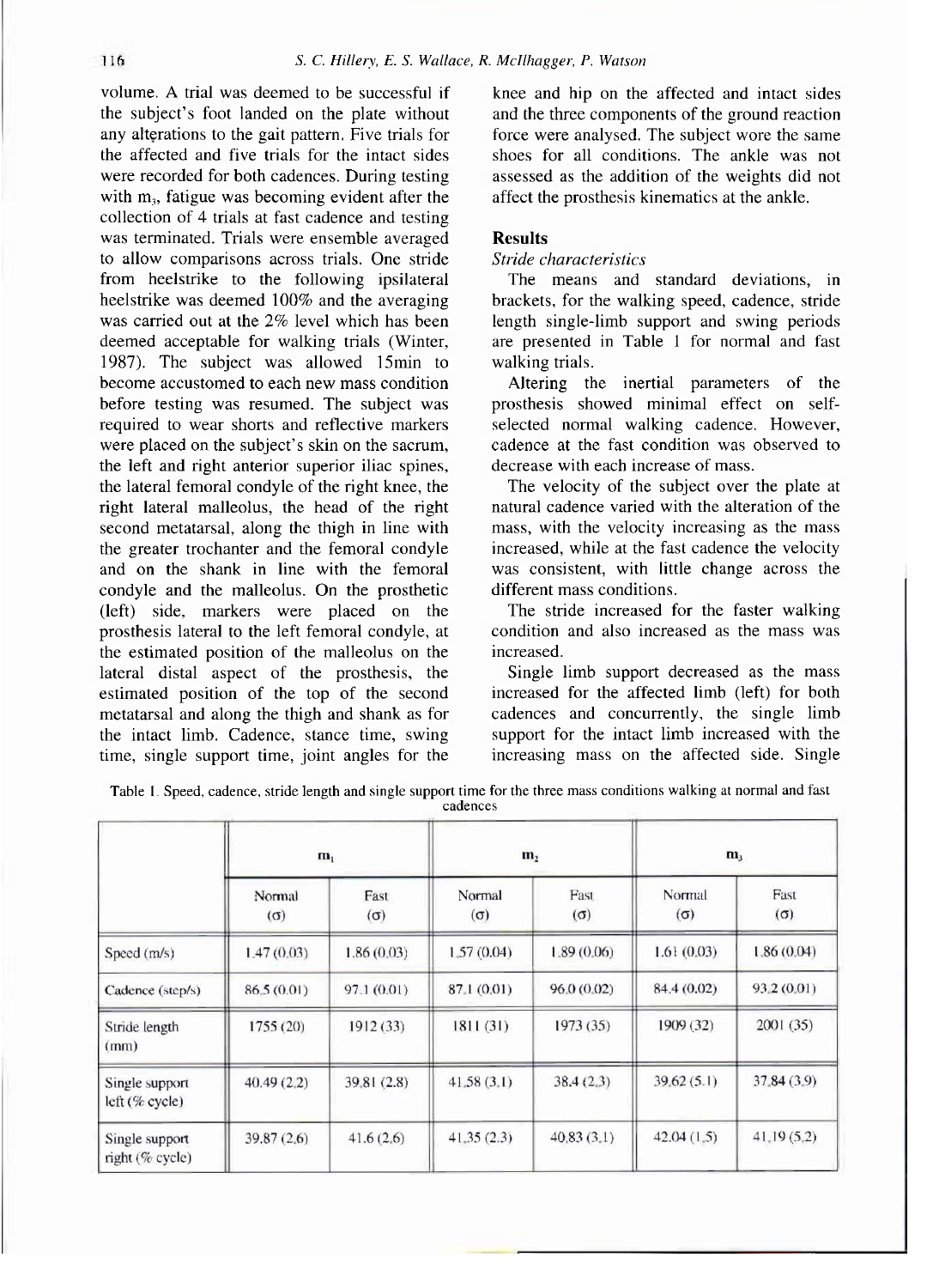limb support was asymmetrical for both cadences and the extent of the asymmetry was affected by the mass condition. Using the lightest prosthesis, the intact single limb support was closest to that of the prosthetic single support time for fast cadence, however, for the normal cadence m<sub>2</sub> produced the condition where the single support was closest for both sides.

The graphs of the joint angles in Figures 1 and 2 are for one stride period, from initial contact to initial contact of the same limb. The graphs illustrate the means for the trials collected standard deviation bars are reported in the text for the key instances.

The sagittal plane hip joint angles for the intact and affected limbs for the different mass

conditions are shown in Figure 1 for the normal and fast cadences. Knee joint angles are shown for the normal and fast cadences in Figure 2.

#### *Hip joint angle*

The affected hip flexion/extension pattern for the different masses was similar. There is between 40° and 50° of flexion at initial contact depending on the mass  $(m_1: 47^\circ (1.2); m_2: 49^\circ)$  $(1.4)$ ; m<sub>3</sub>:  $41^\circ$   $(0.7)$ ). Prior to toe off the hip is in full extension for the lesser mass conditions,  $m<sub>1</sub>$ and m<sub>2</sub>. For the greatest mass  $(m_1)$ , the hip is hyperextended to a maximum of 11° (0.8). At mid-swing, the hip showed greatest flexion for  $m<sub>2</sub>$ , and was most extended for  $m<sub>3</sub>$ .

The mass also has an effect on the hip angle of the limb and the patterns are similar to the



Fig. 1. Affected (left) and intact (right) hip joint angle, normal (top) and fast (bottom) cadences.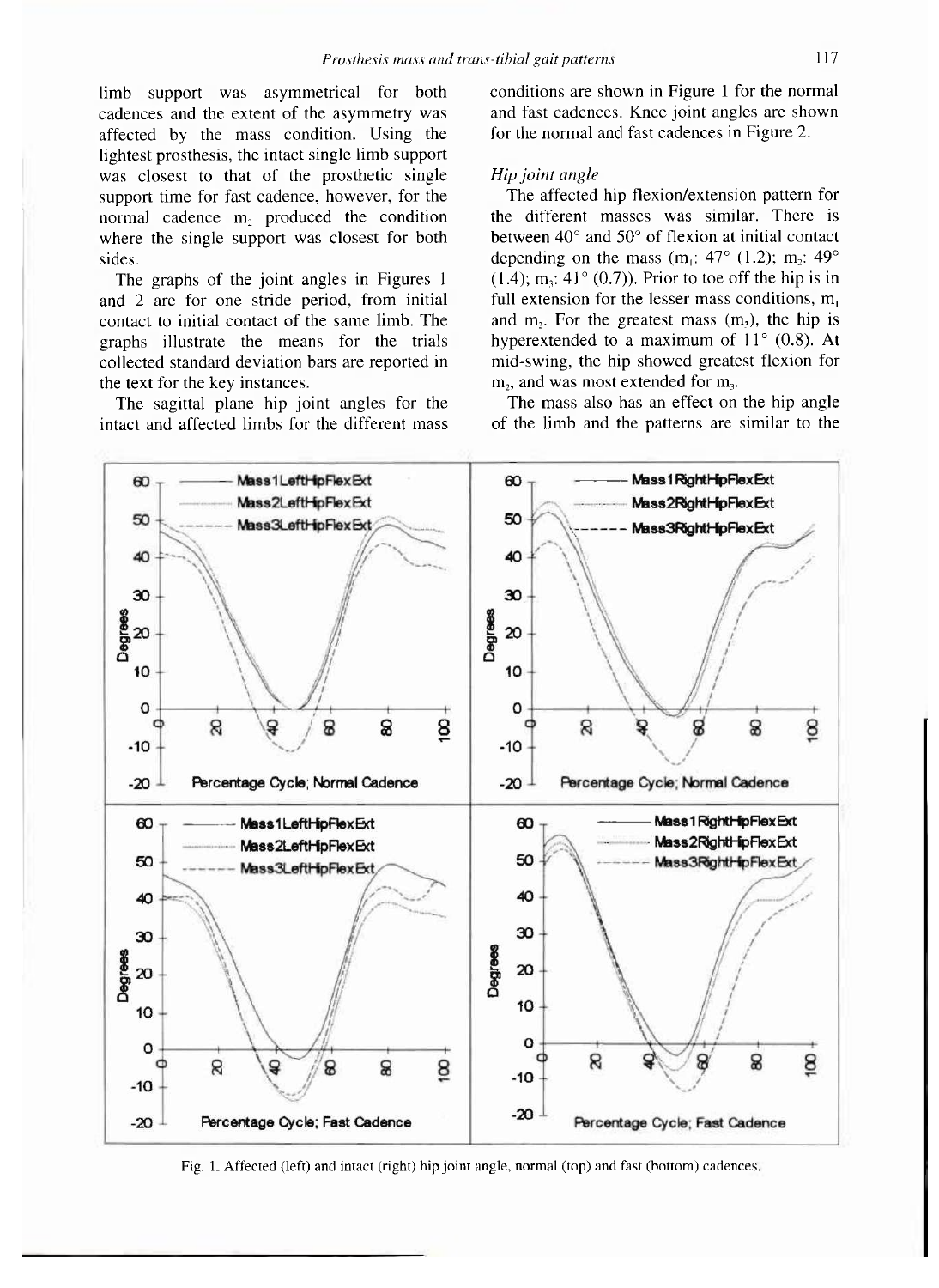

Fig. 2. Affected (left) and intact (right) knee joint angle, normal (top) and fast (bottom) cadeces.

affected limb. At initial contact the hip is flexed to 48° (0.8) for m<sub>1</sub>, 50° (0.9) for m<sub>2</sub> and 40°  $(0.7)$  for  $m<sub>3</sub>$  and unlike the affected limb, the hip continues to flex in early stance before extending at 10% of the cycle. This is probably as a result of the action of lifting, contralaterally, the prosthesis into swing. Prior to toe off for all three mass conditions the intact hip hyperextends somewhat ( $2^{\circ}$  for m<sub>1</sub> (0.7) and m<sub>2</sub> (1.3)) although it is most extreme in the case of the greatest mass at  $15^{\circ}$  (1.0). In swing the hip on both the intact and affected sides is more extended for  $m_3$ , except for the affected limb at fast cadence where it is more extended for  $m<sub>2</sub>$ .

Walking at the fast cadence, the affected limb flexion/extension pattern for the hip joint angle is similar to the normal walking results for each of the conditions, though the magnitudes vary. The hip begins to extend immediately after initial contact for  $m_1$ , though for  $m_2$ , the hip extends more slowly from the initial contact of  $40^{\circ}$  (1.2) of flexion and begins to extend rapidly at  $10\%$  of the cycle. For  $m<sub>3</sub>$  the hip remains at 40° (1.4) of flexion until 14% of the cycle. For  $m_1$  the hip continues to  $2^\circ$  (0.8) of hyperextension, and then begins to flex as the body prepares to lift the prosthesis into swing. Maximum hip flexion in mid to late swing is  $49^{\circ}$  (0.7). For m<sub>2</sub> and m<sub>3</sub> the hip flexion extension pattern is virtually identical until mid to late swing, when the hip becomes more flexed for  $m_3$ , than for  $m_2$ , except as indicated above for the affected limb at fast cadence.

For the intact limb at fast cadence the pattern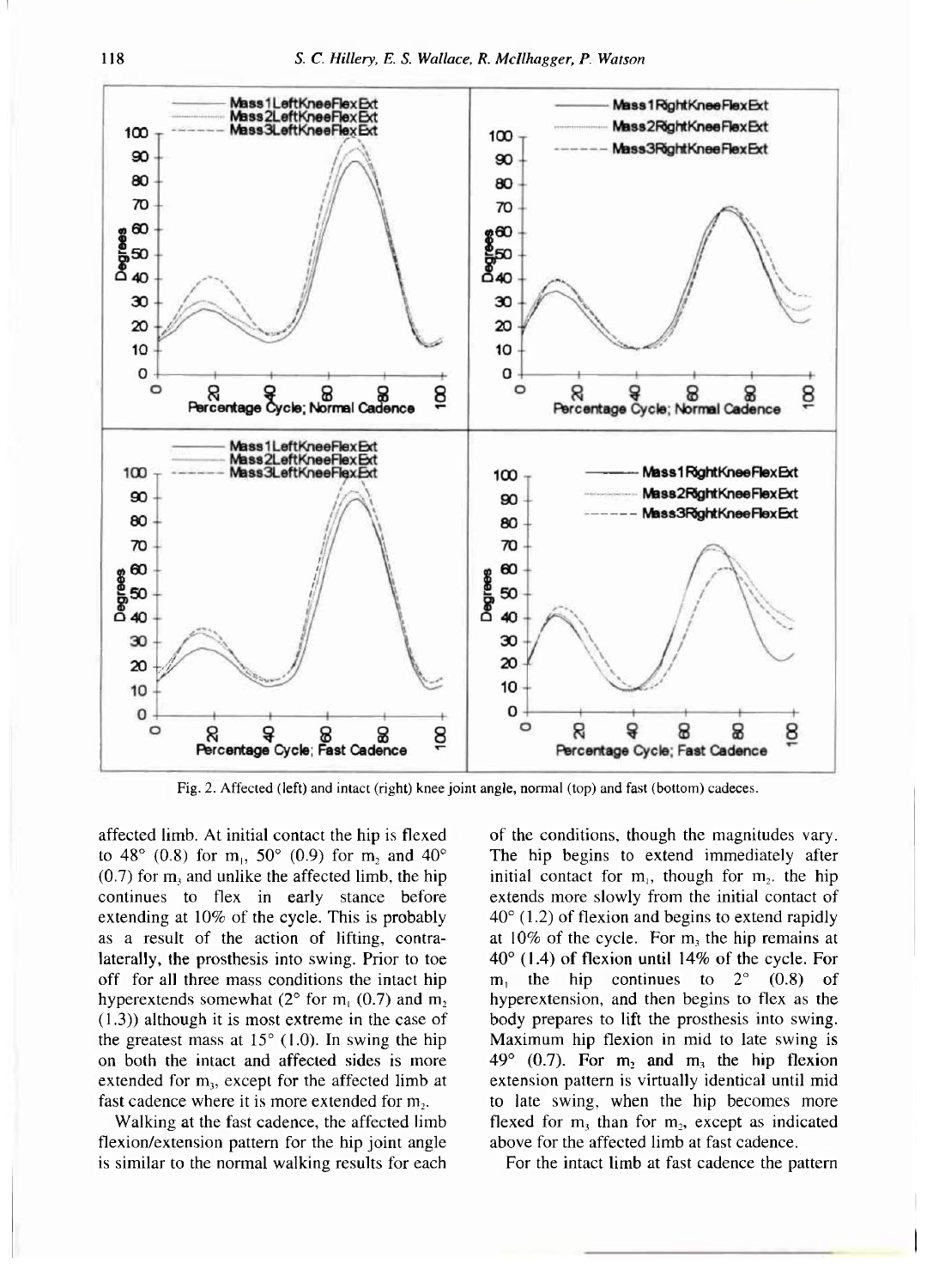is again similar to the pattern at normal cadence, though the mass variation has a different effect. In this instance, the three masses produce similar results in early stance. At initial contact the hip is flexed at 50-51° in all cases. Again, similar to the normal cadence pattern, the hip flexes slightly before extending. Slight discrepancies occur in the timing and degree of maximum extension before the hip begins to flex in preparation for swing. During swing the hip of the intact limb is most flexed for  $m_1$  and least flexed for  $m_3$ , when the prosthesis is in stance.

#### *Knee joint angle*

The knee joint angle for the prosthetic limb follows a similar pattern to the normal patterns published in the literature. At normal cadence the knee is in  $14^{\circ}$  (0.7) of flexion for m<sub>1</sub> and  $15^{\circ}$  $(1.0)$  of flexion for  $m_2$  and  $m_3$ . Maximum flexion is early stance for  $m_1$  is  $27^\circ$ ,  $m_2$  31° and  $m<sub>3</sub>$  40° (1.2). During terminal stance and preswing the knee is flexing and this reaches a maximum just after toe off  $(m_1: 89^{\circ} (1.4); m_2: 2.5)$ 94° (1.8); m<sub>3</sub> 100° (0.8). After reaching this maximum, the knee begins to extend in preparation for the next stance period.

At normal cadence the intact knee is not substantially affected by the mass change and follows a normal pattern. The knee is in slight flexion at initial contact ( $m_1$  and  $m_3$ : 17° (1.3);  $m_2$ : 19 $\degree$  (1.4). The knee flexes through early stance to a maximum of  $35^{\circ}$  for m<sub>i</sub> and  $40^{\circ}$  for  $m_2$  and  $m_3$ . The knee extends for mid-stance and again flexes in terminal stance and pre-swing in preparation for toe off. After toe off maximum



Fig. 3. Affected (left) and intact (right) vertical ground reaction force, normal (top) and fast (bottom) cadences.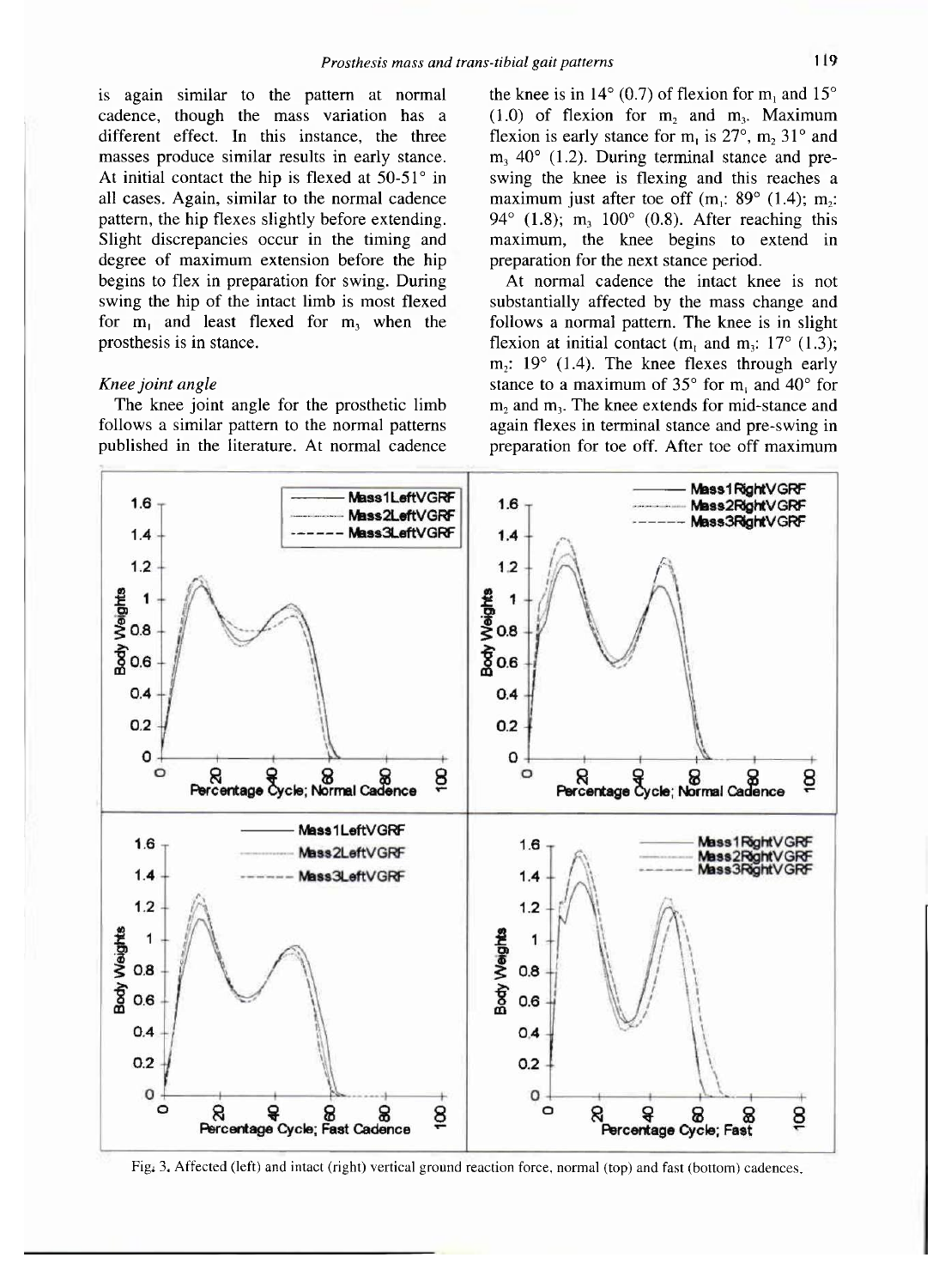flexion is reached (m<sub>1</sub>:  $69^{\circ}$  (0.6); m<sub>2</sub>:  $71^{\circ}$  (0.9);  $m<sub>3</sub>$ : 71° (0.8)) and again the knee extends to prepare for the oncoming stance.

The fast cadence affects the knee flexion extension pattern for the intact limb. The knee flexes more in early stance when using the greatest mass (45°) and the extension to midstance is slower, reaching maximum extension at 48% of the cycle. The flexion is preparation for swing is slower, and the knee does not flex as much for  $m<sub>3</sub>$  as for the other two conditions. Throughout the swing period the intact limb is less flexed when the heavier prosthesis is in stance.

## *Ground reaction force patterns*

The vertical ground reaction force (VGRF) and anterior-posterior ground reaction force (A-

PGRF) are shown in Figures 3 and **4** for normal and fast cadence. The two vertical peaks typical in walking exist though the second active peak is much lower than normal, but is nonetheless typical for trans-tibial amputees.

The VGRF data is similar for all the mass conditions for the affected limb. The first active peak as the body accepts weight on the supporting affected limb is slightly higher for  $m_2$  at 1.15BW (0.05) than for  $m_3$  at 1.13BW  $(0.01)$  and m<sub>1</sub> at 1.09BW  $(0.01)$ . The trough between the 2 peaks is similar for  $m_1$  and m, (0.74BW, 0.71BW) and the curve rises to the second peak values which are below normal (0.97BW, 0.95BW, 0.90BW).

Under these conditions a noticeable impact peak exists for all conditions on the intact side at initial contact. The intact side first active



Fig. 4. Affected (left) and intact (right) anterior-posterior ground reaction force, normal (top) and fast (bottom) cadences.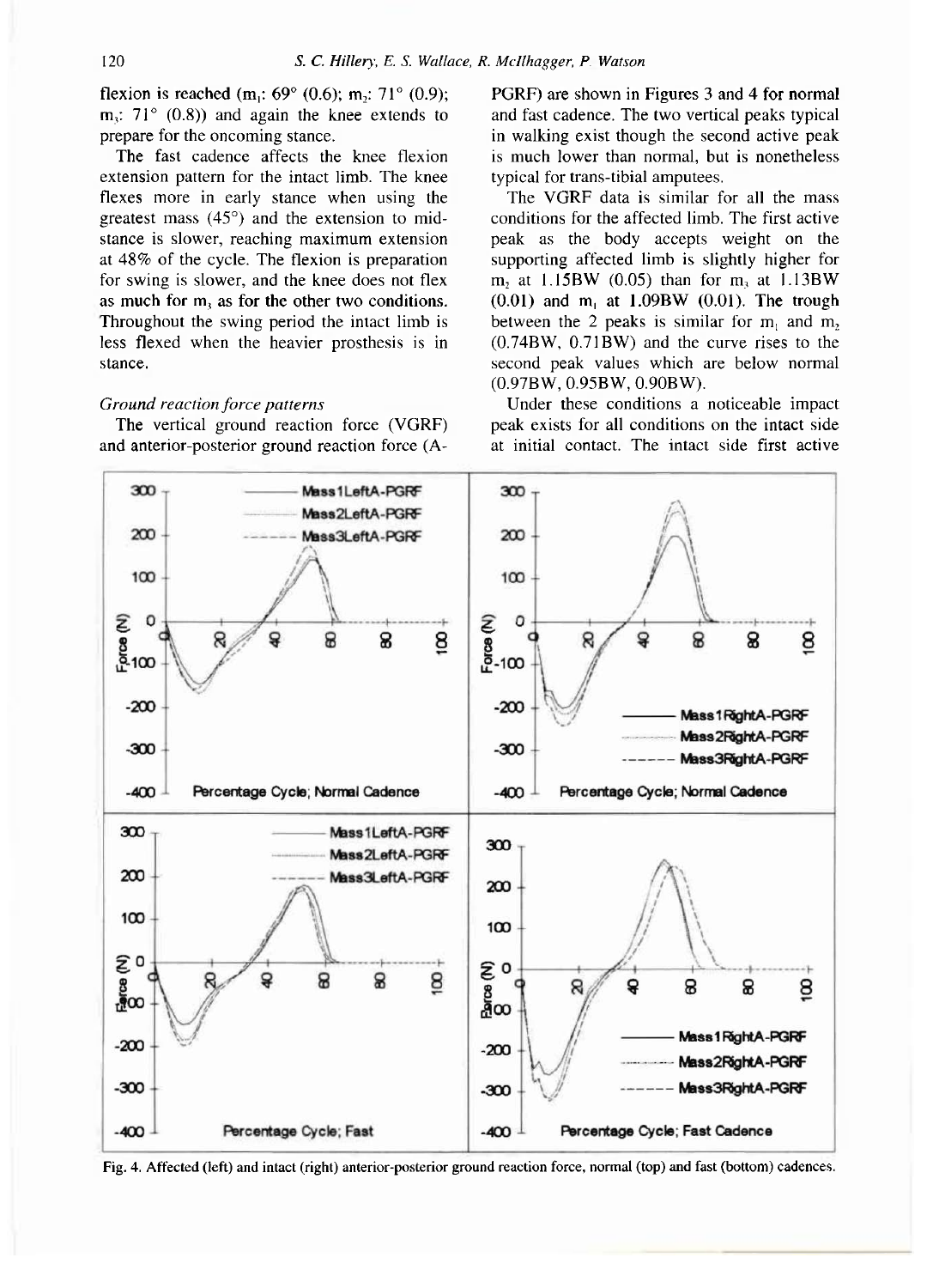peak is related in magnitude to the mass condition and is highest for  $m<sub>3</sub>$  (1.39BW) and lowest for  $m<sub>1</sub>$  (1.15BW). The trough is similar for all 3 mass conditions, as is the second peak.

Walking at fast cadence, on the affected limb, there is little alteration to the magnitudes of the first peak compared to the normal cadence, except for m<sub>3</sub> which has increased to 1.29BW. The trough is lower at the faster cadence as the body moves over the limb. The second peak is the same for all three mass conditions and similar to the force at normal cadence.

For the intact limb, the impact force is pronounced and again the first peak is related to cadence, with a larger magnitude than for normal cadence. The trough is lower than for the affected limb and the second peak is similar for all conditions and for the normal cadence (1.21BW, 1.27BW, 1.19BW)

There is little variation in the A-P GRF for the mass conditions ipsilaterally, however compared to the intact limb the magnitudes differ. In all cases, the braking and propulsive forces on the affected side are smaller than for the intact side.

#### **Discussion**

Varying the mass resulted in altered temporal and kinematic characteristics and ground reaction force magnitudes in the trans-tibial amputee's walking gait. This is to be expected as the altered inertial characteristics will affect the prosthesis in swing and also the accelerations at the commencement and conclusion of the affected swing phase. Across prosthetic conditions the self selected normal walking cadence was consistent, though  $m<sub>2</sub>$ seemed to result in a slightly faster normal cadence. The lightest prosthesis produced the most rapid cadence. The minimal disturbance in the normal cadence when the mass is altered indicates that the amputee is able to maintain his normal walking cadence over a limited distance and number of trials presumably by adapting other aspects. The reduction in the fast cadence with increased mass is similar to the findings of Jans and Bach (1995) and Hale (1990). The velocity over the plate at normal cadence increased as the mass of the prosthesis was increased and this faster velocity was achieved through a longer stride. Slight variations are apparent in the single support time. At normal cadence the single support time

is nearly symmetrical for  $m_1$  and  $m_2$ . At the fast cadence the observation that the prosthesis is in single support for a shorter time compared to the period for the intact limb corresponds with findings for normal subjects (Hale, 1990). For the greatest mass, the single support asymmetry is obvious for both cadences and this may be as a result of the amputee feeling insecure.

Hip flexion/extension in most cases follows a similar pattern with the different masses. The heavy mass caused the hip to extend more throughout the gait cycle relative to the other mass conditions. Interestingly, the right (intact) limb is also affected by the mass condition, and this is almost definitely a compensation for the action of the limb, although this compensation is not quantifiable without a joint moment and power analysis. The similar patterns for  $m<sub>1</sub>$  and  $m<sub>2</sub>$  indicate that the mass difference does not affect the kinematics of the hip of the amputee walking at normal cadence for these masses. However, the hip flexion extension pattern for both limbs at the fast cadence for  $m_2$  was similar to that for  $m<sub>3</sub>$ . At the fast cadence compensatory mechanisms employed by the amputee to successfully walk are evident at the hip in stance and swing. Throughout swing the hip is more flexed than expected, probably to ensure toe clearance as the prosthesis does not allow any dorsiflexion at mid-swing.

The knee patterns are not affected to the same extent by the mass changes as the hip patterns, although again the differences in the mass conditions are most obvious for the faster cadence. The knee is flexed at initial contact and continues to flex through early stance. This flexion is a result of the amputee preparing for foot-flat. During mid-stance to terminal stance and through to pre-swing knee patterns for the three masses were similar. Walking at his normal cadence, the amputee bent his knee more during swing for m, on the affected side.

The normal cadence intact knee pattern is not greatly affected by the mass conditions, indicating that the amputee is able to maintain normal kinematics for these conditions.

At fast cadence the intact leg is affected by the mass alterations, most notably in the timing of the knee pattern for the greater mass. The knee extends and flexes more slowly than for the other two masses both while the prosthesis is preparing for swing and while it is in swing. This is as a result of the weight imbalance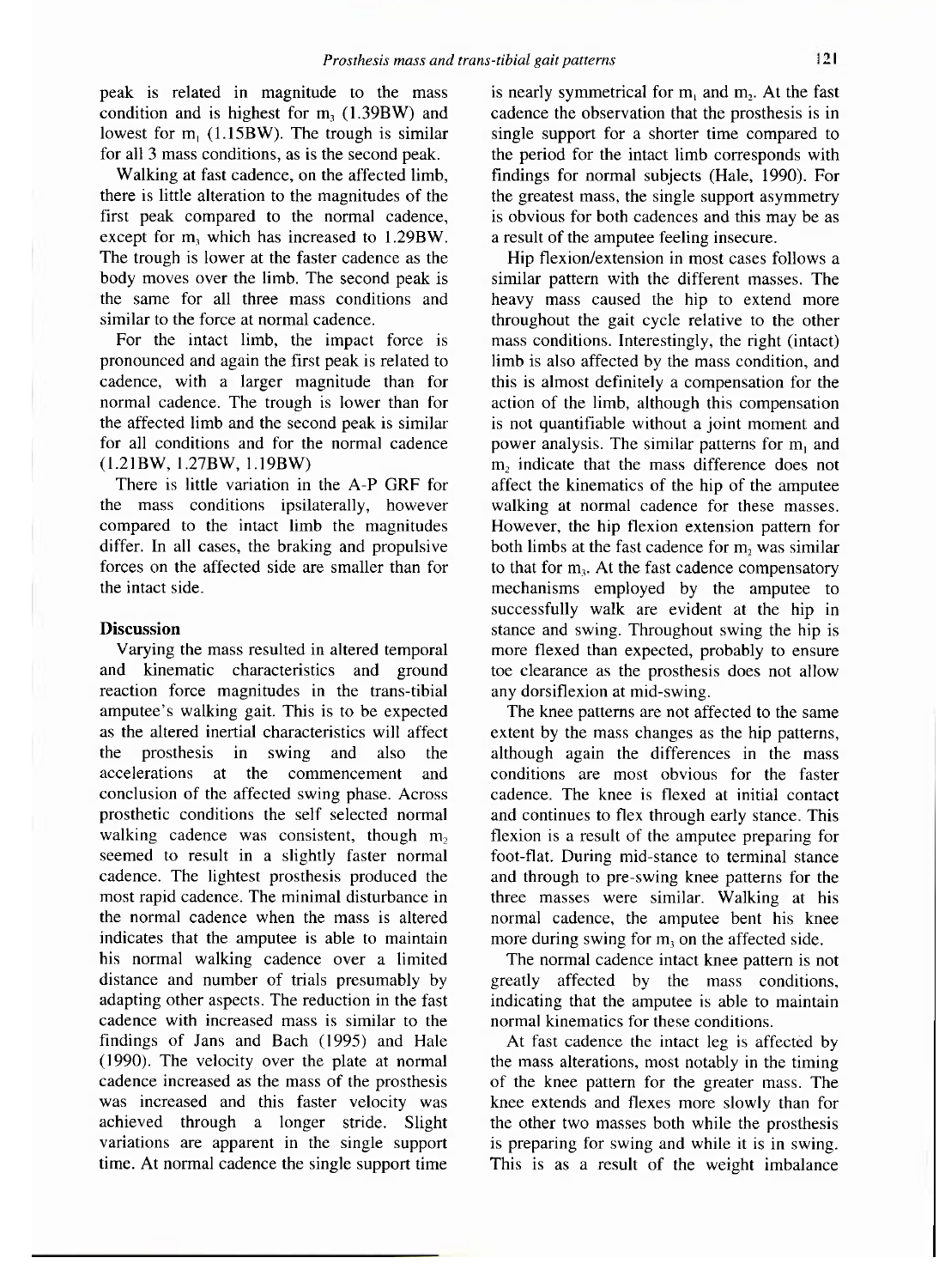caused by the large prosthesis mass of the contralateral limb swinging rapidly, and the knee is involved in ensuring stability at the joint. The swing phase kinematics also indicate that for the heavier prostheses, the knee of the intact limb does not flex to the same extent as for the lighter prosthesis.

The vertical ground reaction force patterns vary for the different prosthesis masses also, although the difference between the intact and the affected limbs is more substantial. Anzel *et al.* (1991) suggest that reducing the load on the intact limb could reduce the effect of any bilateral pathology and possibly also delay the onset of the pathology. However in this study, for all masses, the intact foot struck the forceplate with a higher force than the affected side. The  $m_1$ condition produced the most symmetrical forces at normal walking, although at fast walking this was not the case and the greater masses showed a higher loading force which is more symmetrical. The prosthetic limb showed an increase in the first peak from normal to fast cadence which is expected as the foot will strike the plate with a higher acceleration. The trough of mid-stance is higher for the affected side compared to the intact limb and indicates a higher acceleration of the centre of mass over the prosthesis in stance. The second vertical peak does not increase form normal to fast cadence for the prosthesis under any condition. This indicates the inability of the plantarflexors to contract and therefore the inability of the prosthesis to push off into swing, rather it is merely a support on which the body balances. The impact peak which exists for the intact limb at both cadences is missing for the prosthetic side and indicates that there is shock absorption in the mechanical construction of the prosthesis at initial contact.

The similarity of the A-P GRF for all the mass conditions in normal walking indicates that prosthetic mass does not have an effect on the braking and propulsive forces in walking. Walking fast however results in a larger braking force for both  $m_2$  and  $m_3$ .

# **Conclusion**

The results indicate that the inertial characteristics of the DER prosthesis affect the temporal and kinematic gait characteristics of trans-tibial amputee gait.

The joint kinematics are affected by the mass condition with the fast cadence demonstrating

the most obvious disturbances when using the heaviest prosthesis. It appears that the joint kinematic disturbances can be kept to a minimum for normal cadence walking using the different mass conditions for the limited period of testing, although at the fast cadence the inertial manipulations result in kinematic and GRF adaptations to the increased loading. Most notably, the hip of both the intact and affected limbs is more extended in swing at the normal cadence and the knee seems to flex as a probable consequence, although using the  $m_3$ prosthesis a number of trials had to be discarded as the prosthesis hit the floor in mid-swing. The intact limb is also more extended at the hip and knee in swing when using the  $m<sub>3</sub>$  and this may imply a lack of confidence by the amputee when the heavy prosthesis is in stance. The hip flexion in stance is much greater than for the normal population cited in the literature.

The inertial characteristics should therefore be taken into consideration when designing a new prosthesis and especially if the prosthesis is to be used over a number of cadences. The effect on the gait of the amputee is limited due to the restricted laboratory conditions for the normal cadence variables though the faster cadence indicates that a light prosthesis is more suited to the gait of a trans-tibial amputee.

#### **REFERENCES**

- ANZEL S, PERRY J, AYYAPPA E, TORBURN L, POWERS CM (1992-1993). Efficiency of dynamic elastic response feet. Rehabilitation R&D Progress Reports, 30-31. Veterans Health Administration, Rehabilitation Research and Development Services, p27-28.
- BACH TM, EVANS OM, ROBINSON IGA, (1993). A ballistic swing phase mode of normal and transfemoral amputee walking. In: IVth International Symposium on Computer Simulation in Biomechanics, Paris-Montlignon, June 30-July 2.
- BARR AE, LOHMANN SIEEGEL K, DaNHOFF JV, Mcgarvey III CL, TOMASKO A, SABLE I, STANHOPE SJ, (1992). Biomechanical comparison of the energystoring capabilities of SACH and Carbon Copy II prosthetic feet during the stance phase of gait in a person with below-knee amputation Phys Ther, 72, 344-354.
- COLBORNE GR, NAUMANN S, LONGMUIR PE, BERBRAYER D. (1992). Analysis of mechanical and metabolic factors in the gait of congenital below knee amputees: a comparison of the SACH and Seattle feet. *Am J Phys Med Rehabil* 71 , 272-278.,